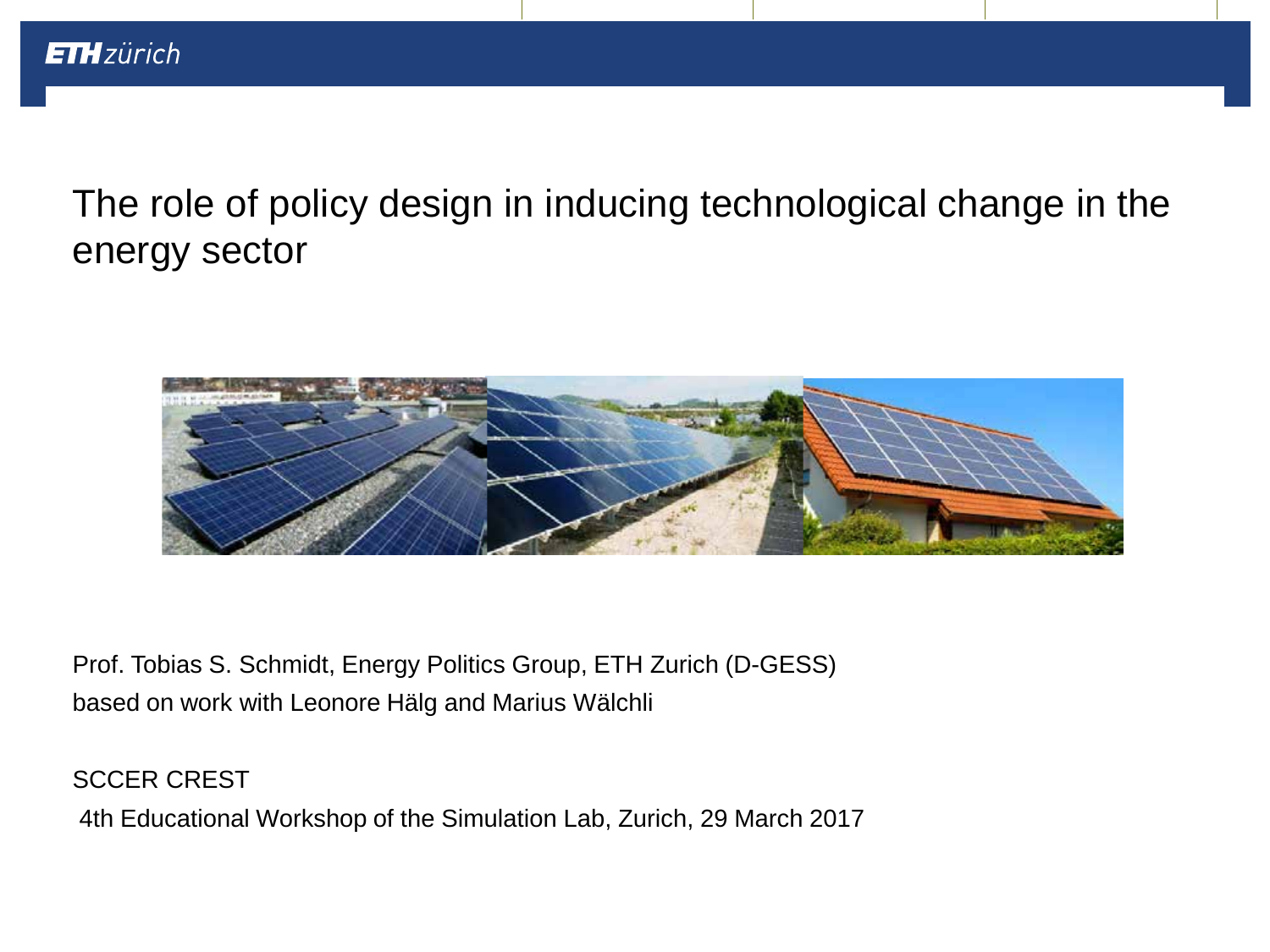

# **EPG's research framework**

**We analyze question related to the governance of technological change in the energy sector, particularly around the co-evolution of policy and technology**



Our research stresses the role of path dependency in technological and policy change.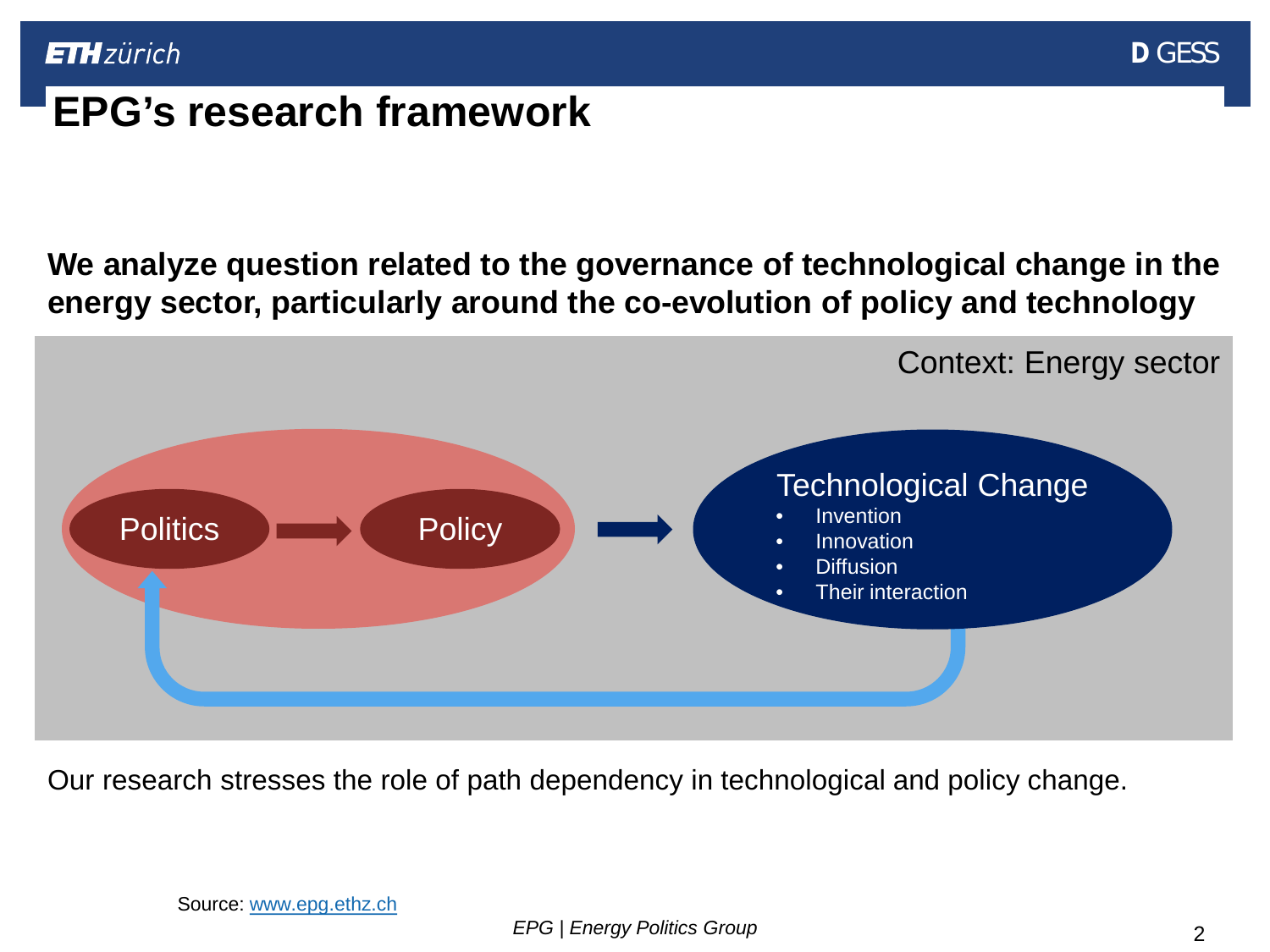# <span id="page-2-0"></span>**Agenda**

### § **Background**

- § [Research Question, Approach, and Case](#page-10-0)
- § [Methods](#page-13-0)
- § [Results](#page-18-0)
- § [Discussion](#page-22-0)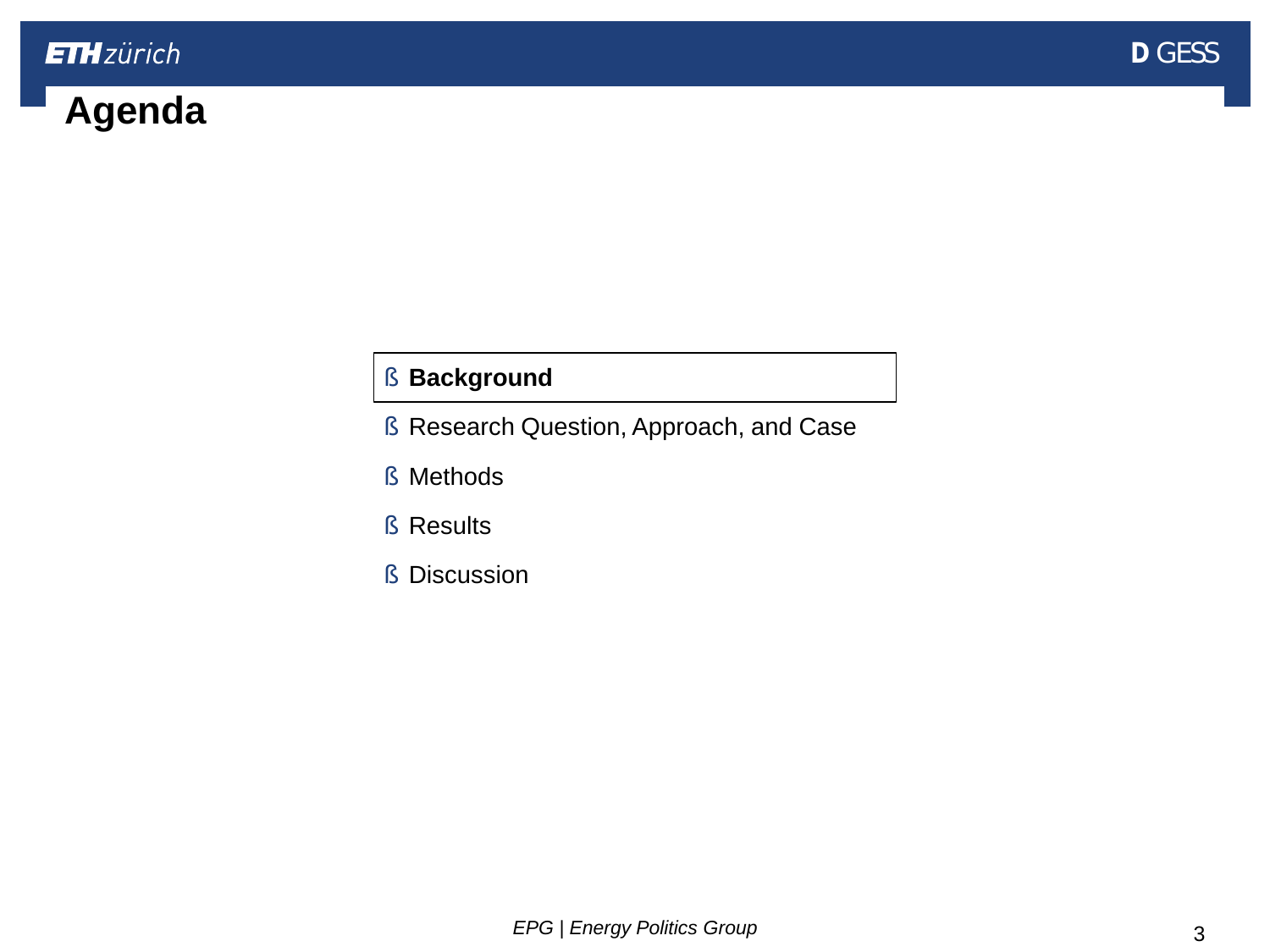# **The role of public policy in inducing technological change in the energy sector**

- § "Technological change is at once the most important and least understood feature driving the future cost of climate change mitigation" (Pizer and Popp, 2008, p. 2768).
- **§** Technological change = invention, innovation, and diffusion of new technologies
- § To avoid dangerous levels of climate change we need to accelerate and re-direct technological change in energy-related sectors (BAU rate & direction not enough)
- § Several market/system failures involved in technological change in the energy sector: emission externality; knowledge spillovers from R&D and learning-by-doing/using; path dependency
- What is the most cost-effective policy (mix)? Þ
- § Most research has focused on instrument type a vs b, but results often contradicting
- § Some scholars argue that the policy design is more important than the instrument type
- § One key design criterion is the *technology-specificity* of a policy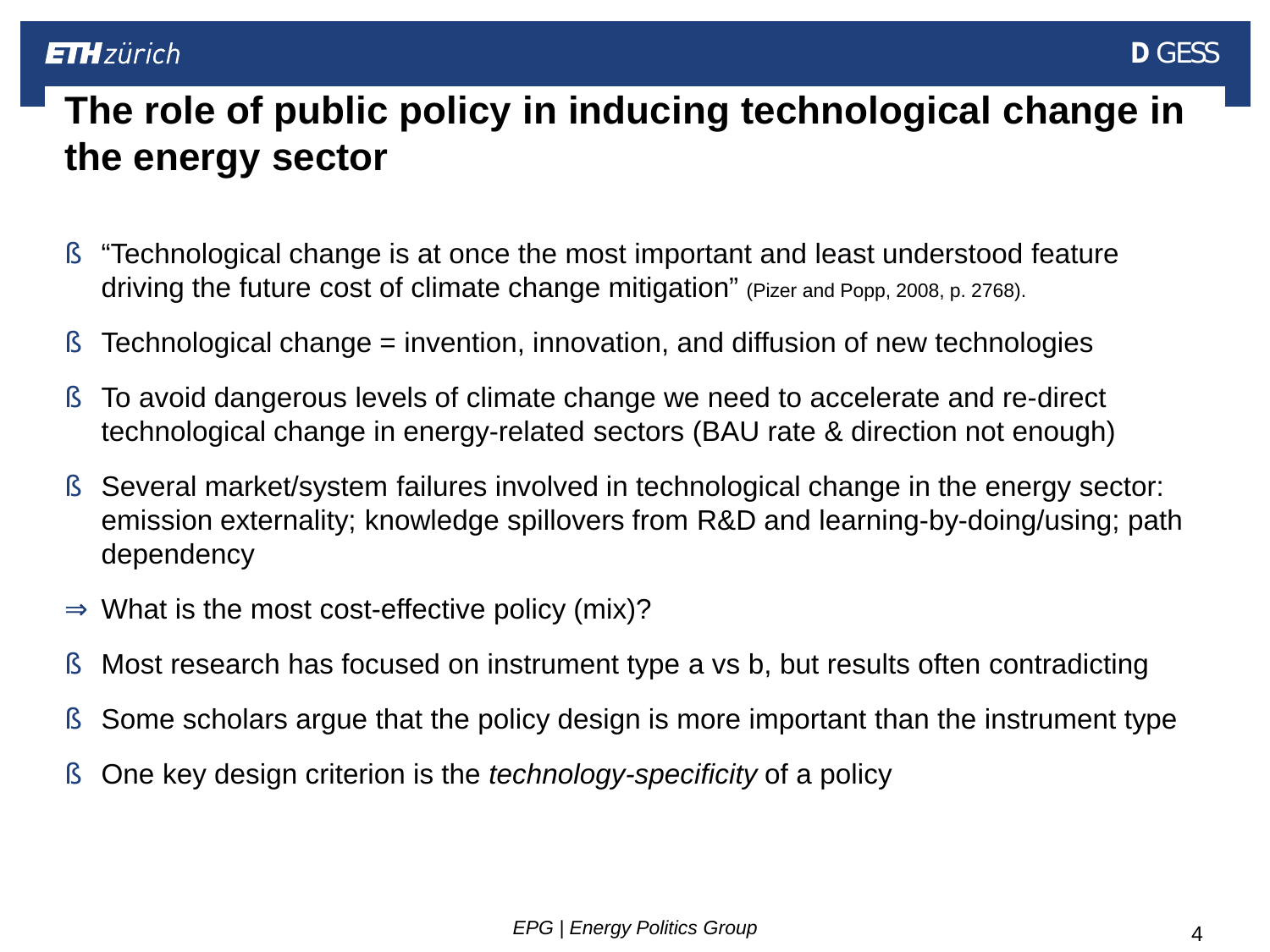# **Policy interventions themselves can create lock-ins**

#### **4 determinants of technological path dependency:1**

- 1. Large fix cost
- 2.Network effects
- 3.Shared expectations
- **4.Learning effects**
- Assuming technological substitutes, costs are key adoption criterion2
- Cost differences at market introduction can determine technology selection by users (often found in energy sector)

#### Specific cost



#### **Potential downsides of lock-in:**

- Premature lock-in can lead to short term efficiency but long-term inefficiency<sup>1</sup>
- Systems with low diversity are less resilient to external shocks<sup>3</sup>

#### **How to design deployment policies in order to avoid technological lock-in?**

1Arthur, W., 1989. Competing technologies, increasing returns, and lock-in by historical events. The Economic Journal 99, 116–131.<br><sup>2</sup>Abernathy, W.J., Clark, K.B., 1985. Innovation: Mapping the winds of creative destructio

*EPG | Energy Politics Group* Source: Schmidt et al. (2016). Do deployment policies pick technologies by (not) picking applications? – A simulation of investment decisions in technologies with multiple applications. Research Policy 45, 1965-1983.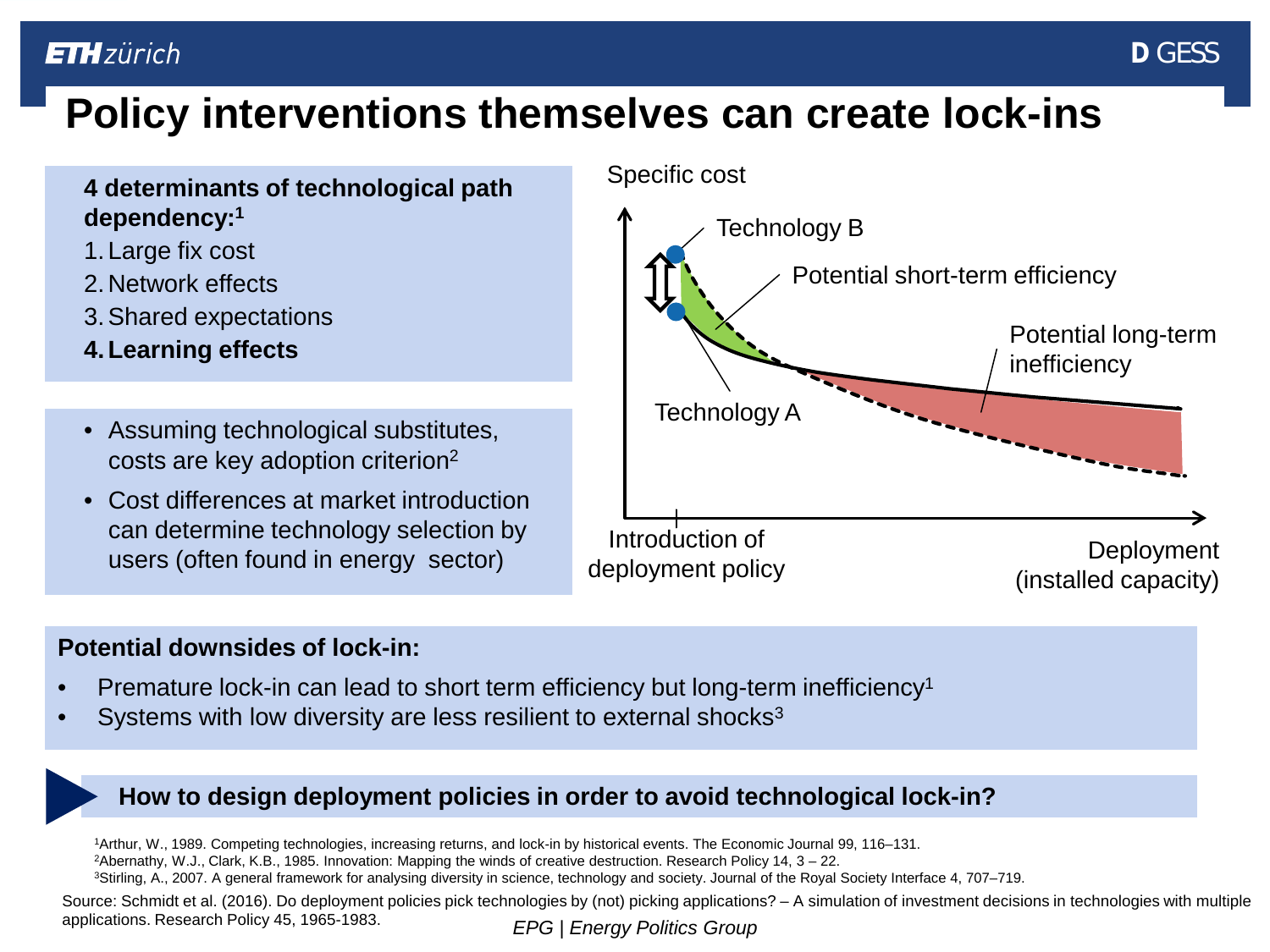# **How to avoid lock-in through deployment policies?**

#### **Technology-specific policies school**<sup>1</sup> **argues…**

- Markets select on short-term basis
- Risk and downsides of lock-ins too high
- Þ (Complementary) technology specific instruments to level playing field



#### **Technology-neutral policies school** <sup>2</sup> **argues…**

- Policy decisions driven by political considerations, not market signals
- "Policy makers bad at picking winners"
- Technology-neutral instruments Þ

#### **Overcoming the dichotomy:**

- Technological change on different hierarchy levels<sup>3</sup>
- Policies can only be specific only on one hierarchy level <sup>4</sup>

<sup>1</sup> e.g., Aghion, P., David, P.A., Foray, D., 2009. Science, technology and innovation for economic growth: Linking policy research and practice in "STIG Systems." Res. Pol. 38<br><sup>2</sup> e.g., Metcalf, G.E., 2009. Tax Policies f

<sup>3</sup> Winskel, M., et al. 2013. Learning pathways for energy supply technologies: Bridging between innovation studies and learning rates. Tech. Forecast. & Soc. Change 81<br><sup>4</sup> Azar, C., Sandén, B., 2011. The elusive quest for

Source: Schmidt et al. (2016). Do deployment policies pick technologies by (not) picking applications? – A simulation of investment decisions in technologies with multiple applications. Research Policy 45, 1965-1983.

*EPG | Energy Politics Group*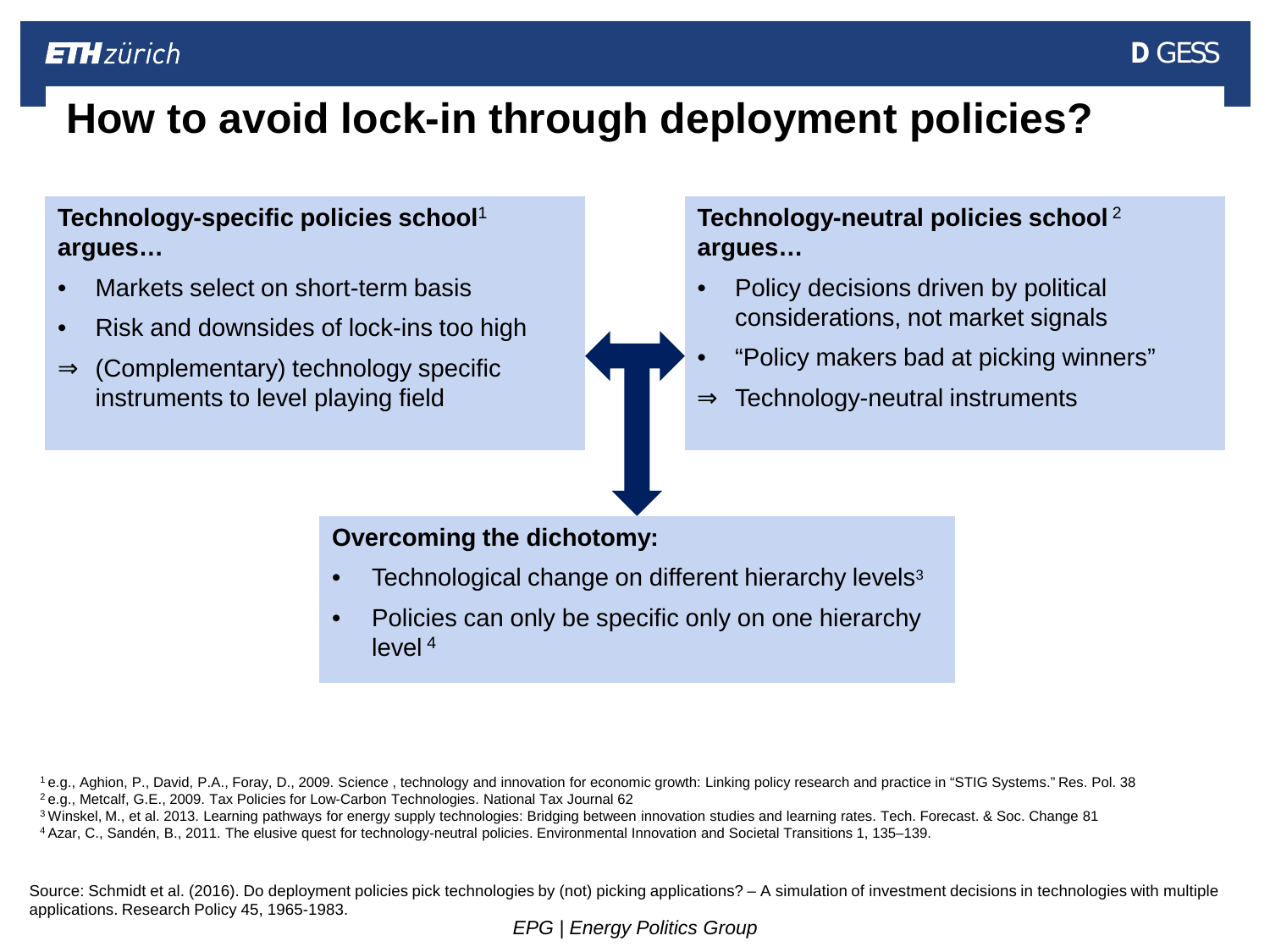## **Deployment Policy Design for Renewable Energy Technologies (RET)**



*EPG | Energy Politics Group* 7 Sources: Schmidt et al. (2016). Do deployment policies pick technologies by (not) picking applications? - A simulation of investment decisions in technologies with multiple applications. Research Policy 45, 1965-1983. USA: EPG (ETH Zürich) with data from Barbose, G. (2016). U.S. Renewables Portfolio Standard – 2016 Annual Report. Lawrence Berkeley National Laboratory, Berkely CA., Germany: Fraunhofer ISE, Photovoltaics Report, Germany. Freiburg im Breisgau.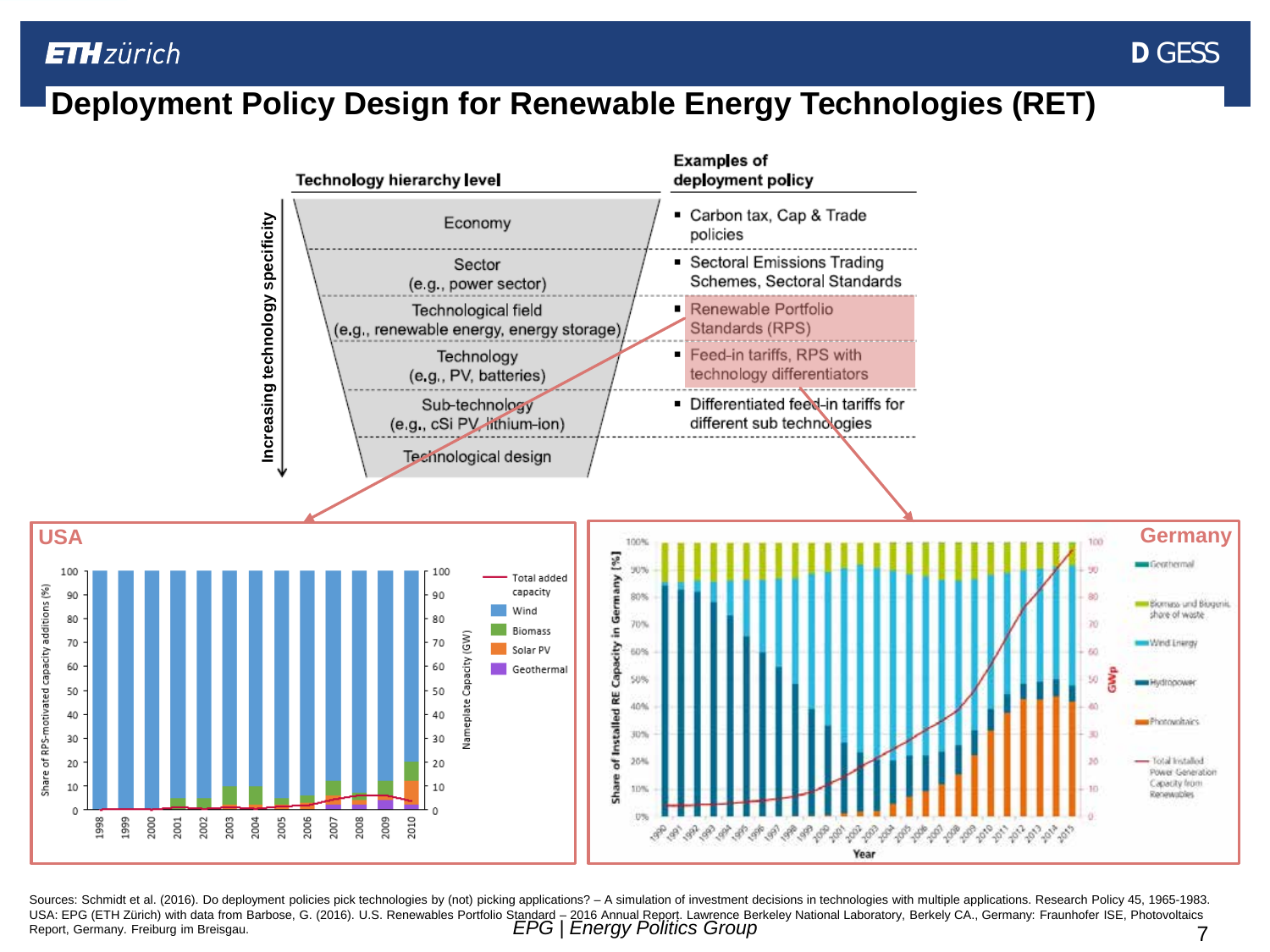

## **Preliminary empirical results point to the technology-selection effect of policy mixes' technology-specificity**

Regression of policy mixes' technology-specificity on technology diffusion

|                    | <b>Bioenergy</b> | Wind       | <b>PV</b>  |
|--------------------|------------------|------------|------------|
| <b>IPA.Economy</b> | 0.002            | $-0.003$   | 0.001      |
| <b>IPA.Sector</b>  | 0.001            | $-0.009$   | 0.005      |
| <b>IPA.Field</b>   | $0.009***$       | 0.010      | $-0.007$   |
| IPA.Tech.i         | 0.0004           | $0.012***$ | $0.014***$ |
| IPA.Tech.1-i       | 0.001            | 0.002      | 0.003      |
| Adjusted R sq      | 0.934            | 0.919      | 0.710      |
|                    |                  |            |            |

\*p<0.1; \*\*p<0.05; \*\*\*p<0.01

Background:

- Panel data of 9 countries' RE policies over 16 years: 562 policies intotal
- Each policy instrument is weighted by its intensity (see Schaffrin et al. 2015)
- Each policy instrument is coded with its technology-specificity
- Control variables included but not shown on slide
- Country fixed-effects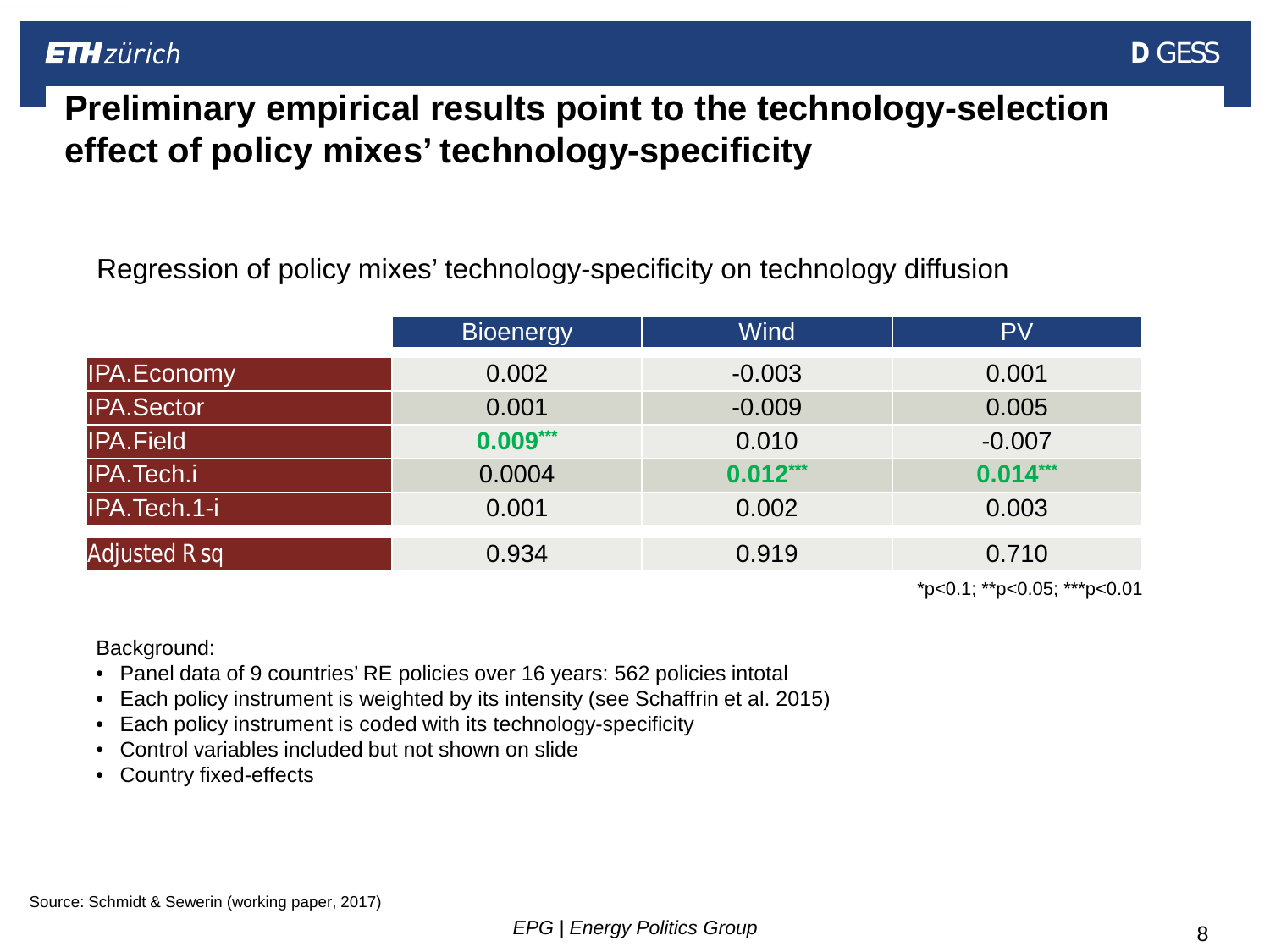# **But policies might also target different applications (of the same technology)**



1First Solar, 2011. Annual Report 2011. Tempe, AZ, United States.

Source: Schmidt et al. (2016). Do deployment policies pick technologies by (not) picking applications? – A simulation of investment decisions in technologies with multiple applications. Research Policy 45, 1965-1983.

*EPG | Energy Politics Group*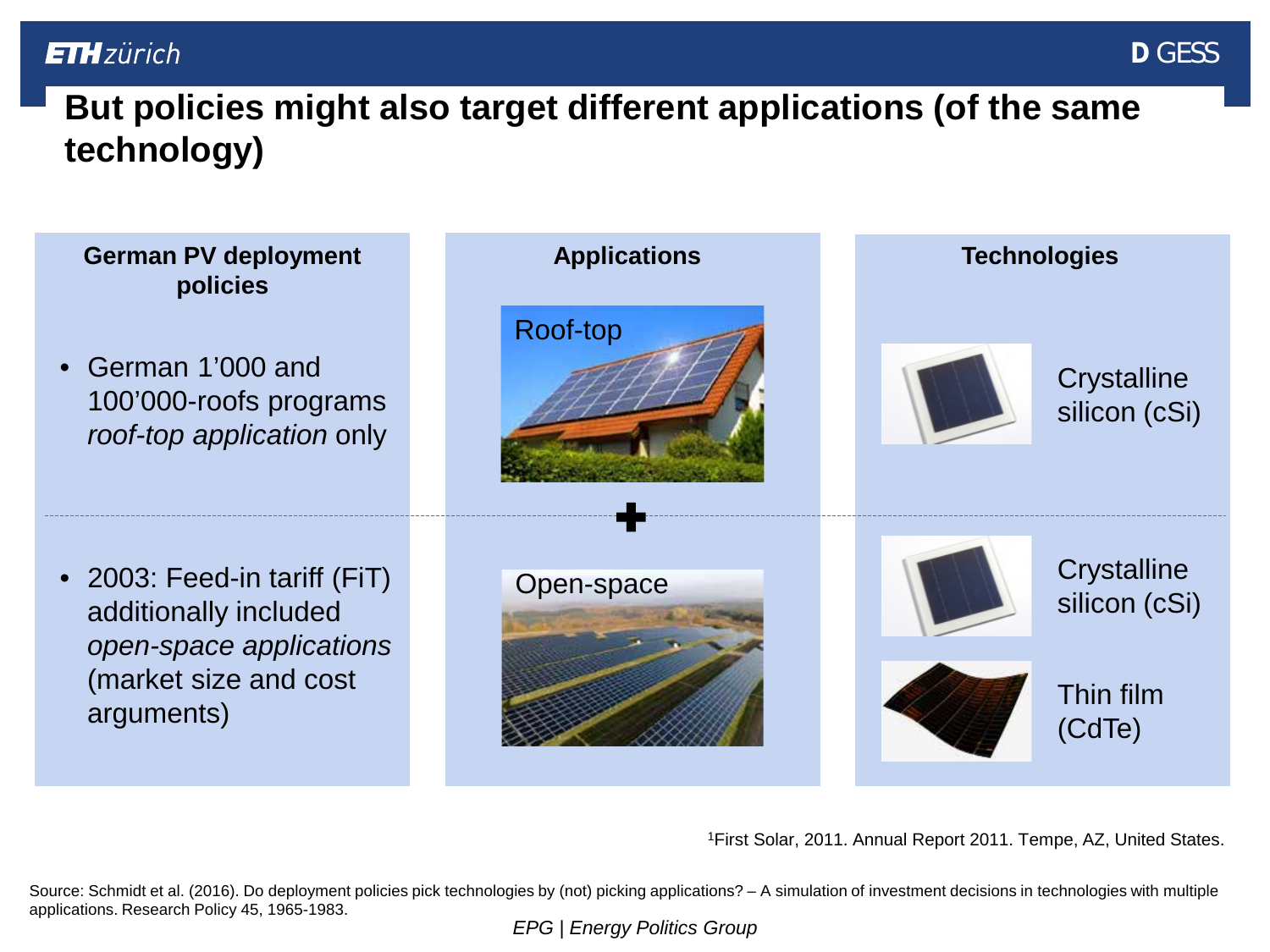## **Deployment Policy Design for Renewable Energy Technologies (RET)**



Lack of understanding of the effect of deployment policy design on technology diffusion and lock-in **LITERATURE GAP**

Source: Schmidt et al. (2016). Do deployment policies pick technologies by (not) picking applications? – A simulation of investment decisions in technologies with multiple applications. Research Policy 45, 1965-1983.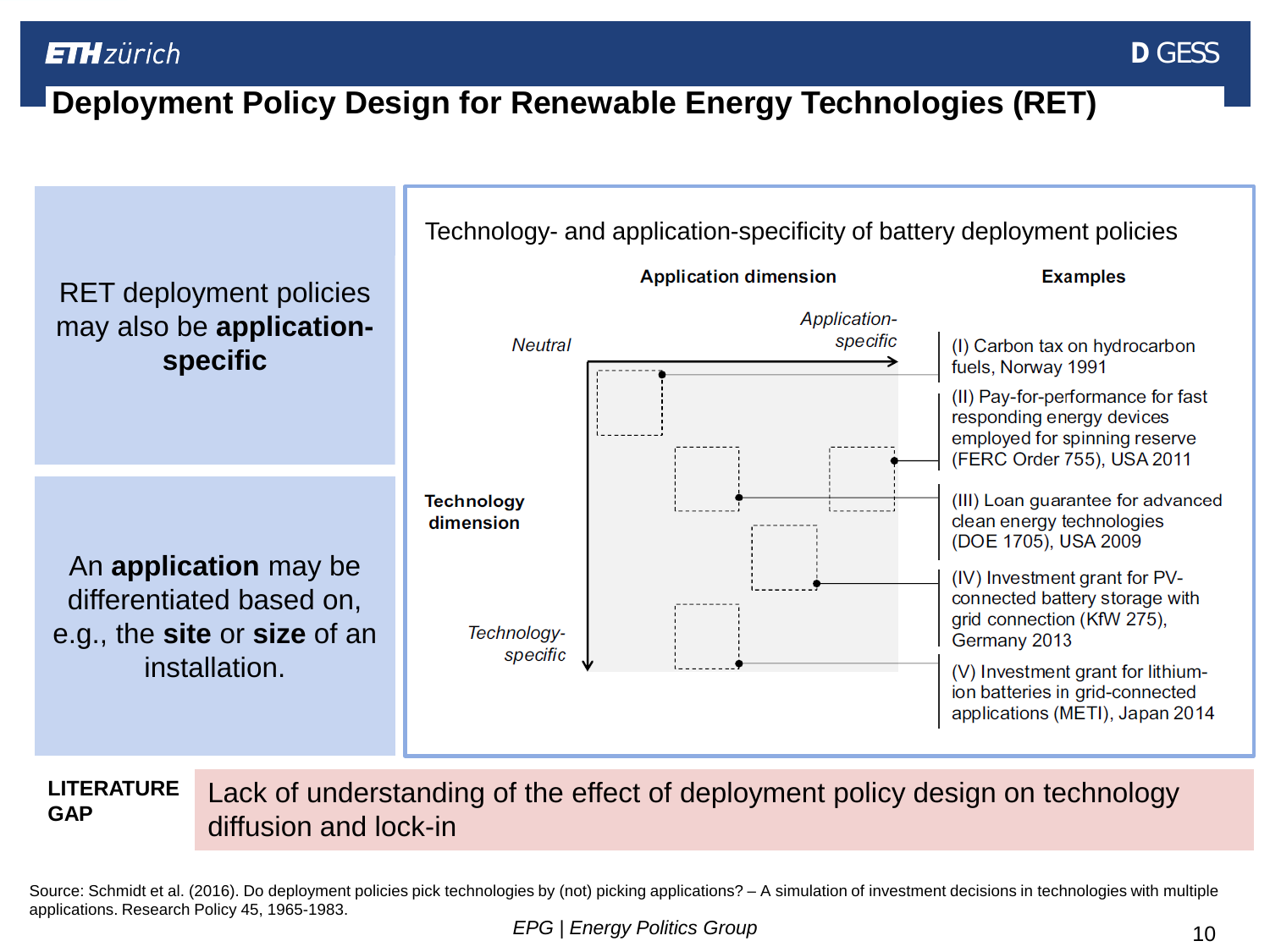

# <span id="page-10-0"></span>**Agenda**

#### § [Background](#page-2-0)

#### § **Research Question, Approach, and Case**

- § [Methods](#page-13-0)
- § [Results](#page-18-0)
- § [Discussion](#page-22-0)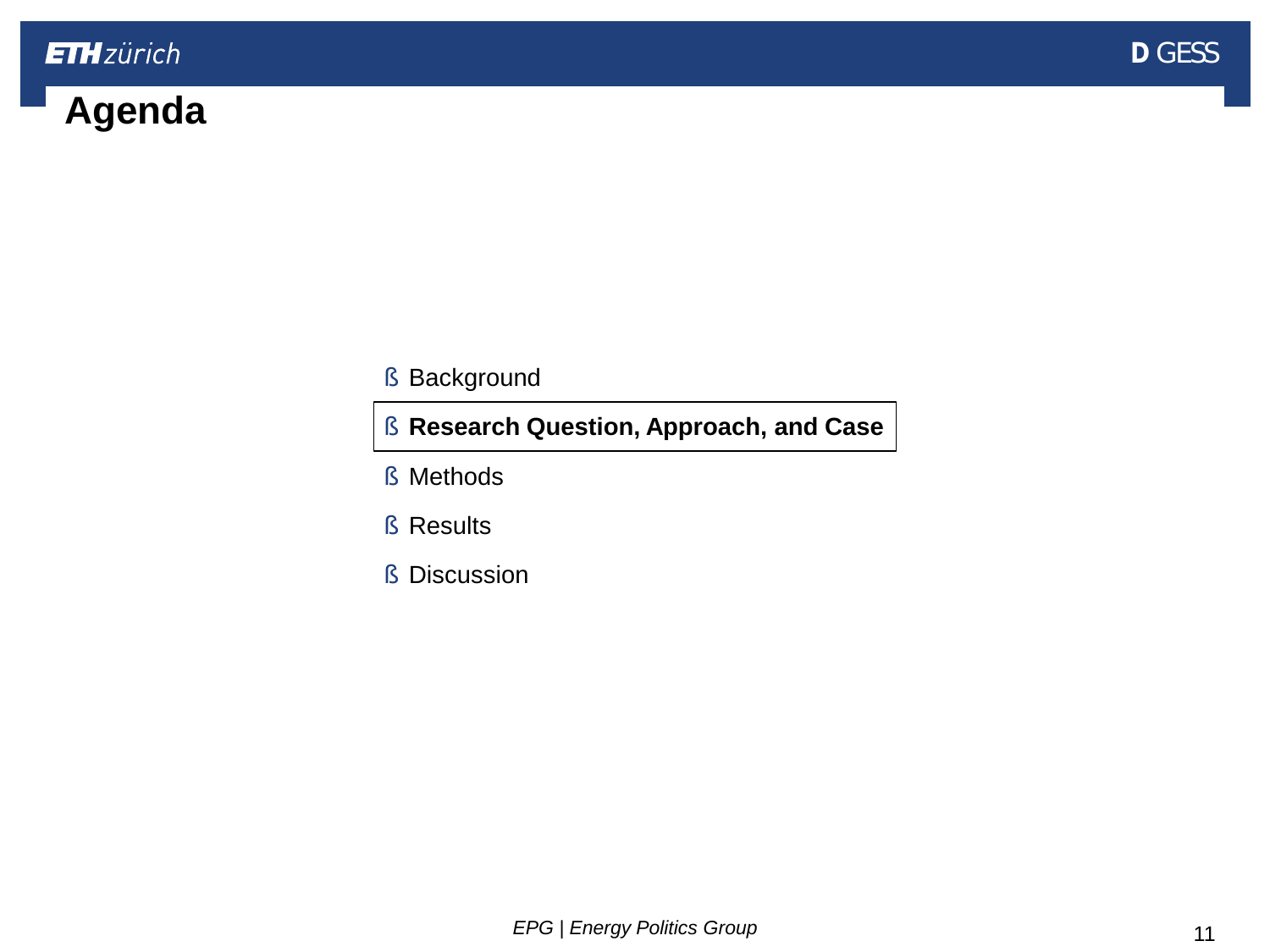## **Research Question and Approach**

#### Lack of understanding of the effect of deployment policy design on technology diffusion and lock-in **LITERATURE GAP**

*What is the effect of the deployment policy design on the diffusion and possible lock-in and lock-outs of different sub-technologies?* **RESEARCH QUESTION**

- German FIT and its effect on the diffusion of PV sub-technologies thinfilm and c-Si along the applications open space and rooftop **CASE**
- Historically calibrated agent-based model simulating investment decisions **APPROACH**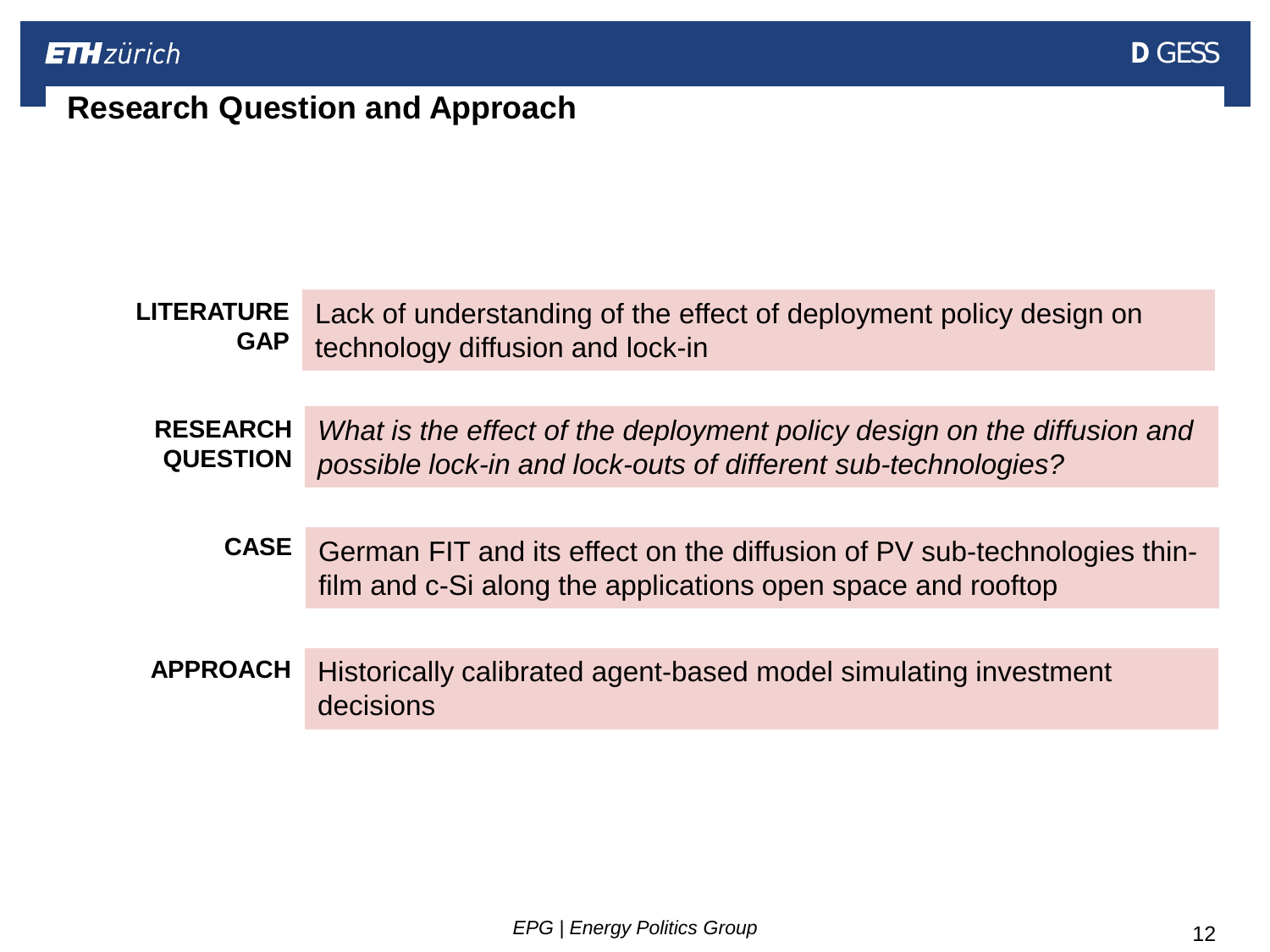## **Case Selection: Solar Photovoltaics (PV) in Germany**



*EPG* | *Energy Politics Group* 13 1 Bundesministerium für Wirtschaft und Energie (BMWi) (14.10.2016). EEG in Zahlen: Vergütungen, Differenzkosten und EEG-Umlage 2000 bis 2017; 2 Bundesministerium für Wirtschaft und Energie (BMWi) (2016). http://www.bmwi.de/DE/Themen/Energie/Erneuerbare-Energien/erneuerbare-energien-auf-einen-blick.html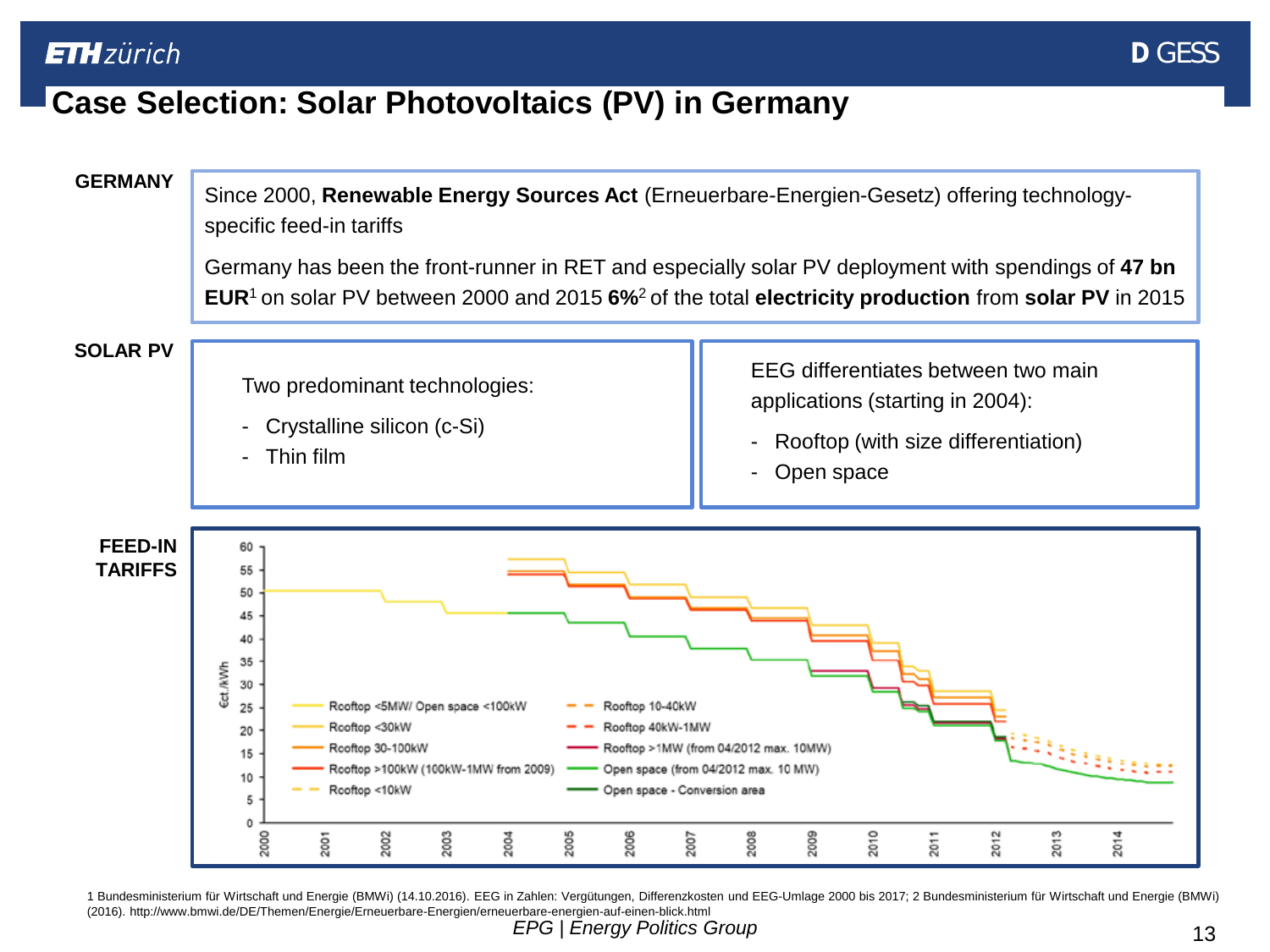

# <span id="page-13-0"></span>**Agenda**

- § [Background](#page-2-0)
- **§ [Research Question, Approach, and Case](#page-10-0)**
- § **Methods**
- § [Results](#page-18-0)
- § [Discussion](#page-22-0)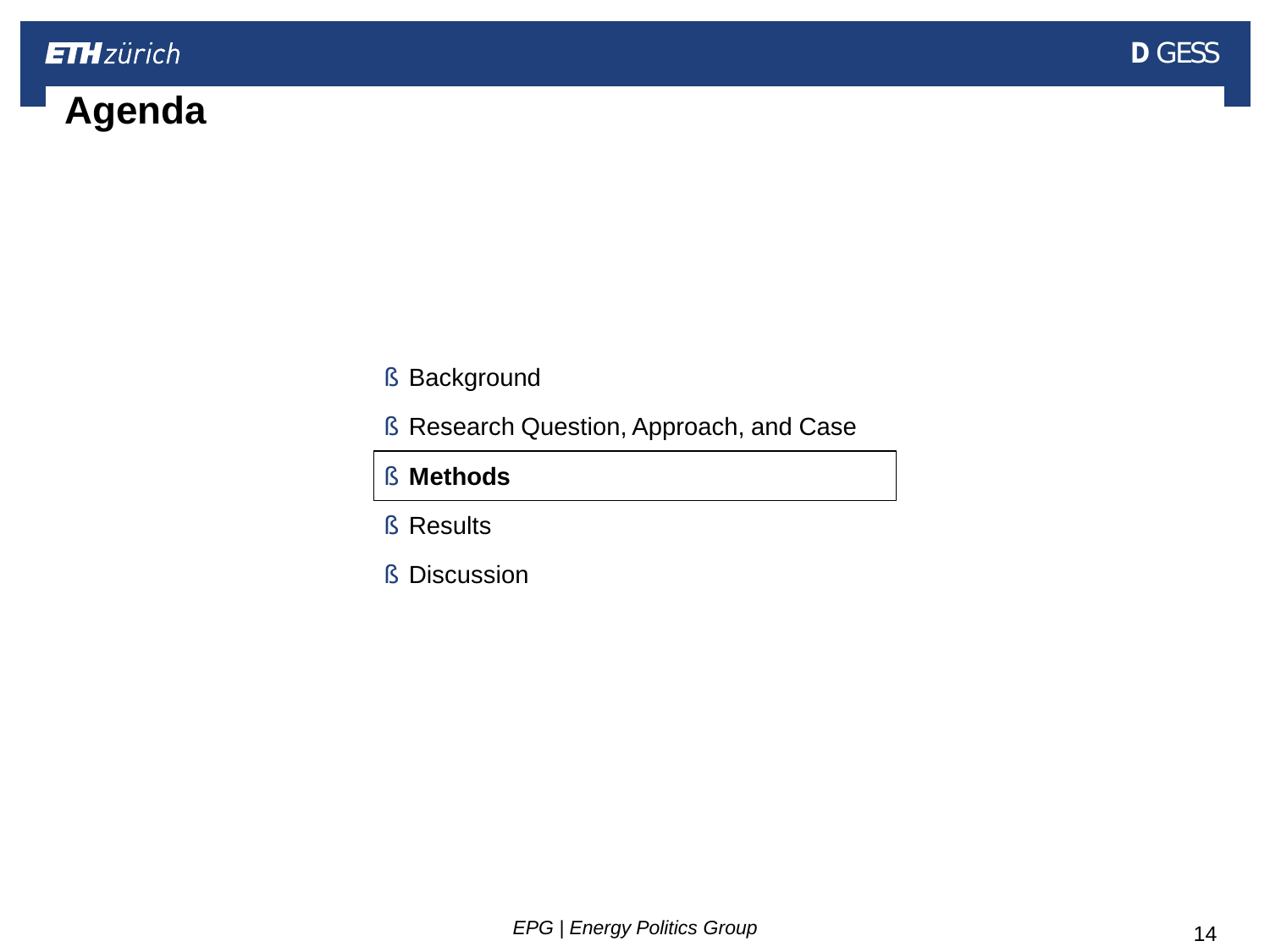## **Method**

| <b>Activity</b> |                                                          | Goal                                                                                                          |  |  |
|-----------------|----------------------------------------------------------|---------------------------------------------------------------------------------------------------------------|--|--|
|                 | Literature review, data analysis                         | Provide rationales for model development<br>and case selection, define alternative policy<br>scenarios        |  |  |
| $\overline{2}$  | Baseline model development and calibration               | "Replay history": Obtain model fittings<br>resulting in diffusion patterns similar to what<br>really happened |  |  |
| 3               | Development of model for alternative policy<br>scenarios | "Replay alternative history", evaluate the<br>effect of policy design on diffusion patterns                   |  |  |
| 4               | Analysis of alternative policy scenarios                 | Derive implications for future deployment<br>policy design                                                    |  |  |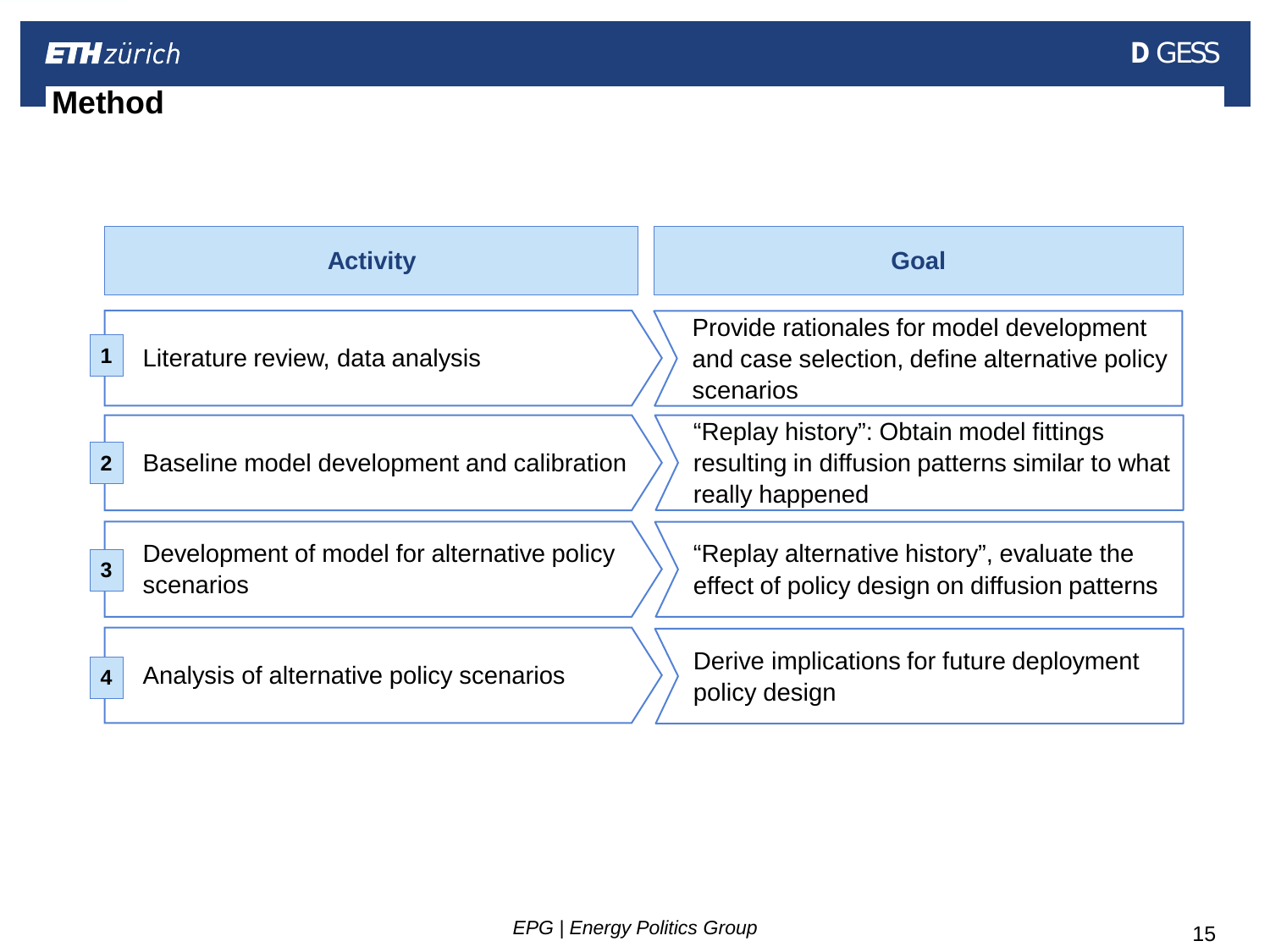

**Agent-based model: Explaining "macro-level" outcomes by modelling "micro-level" decisions**

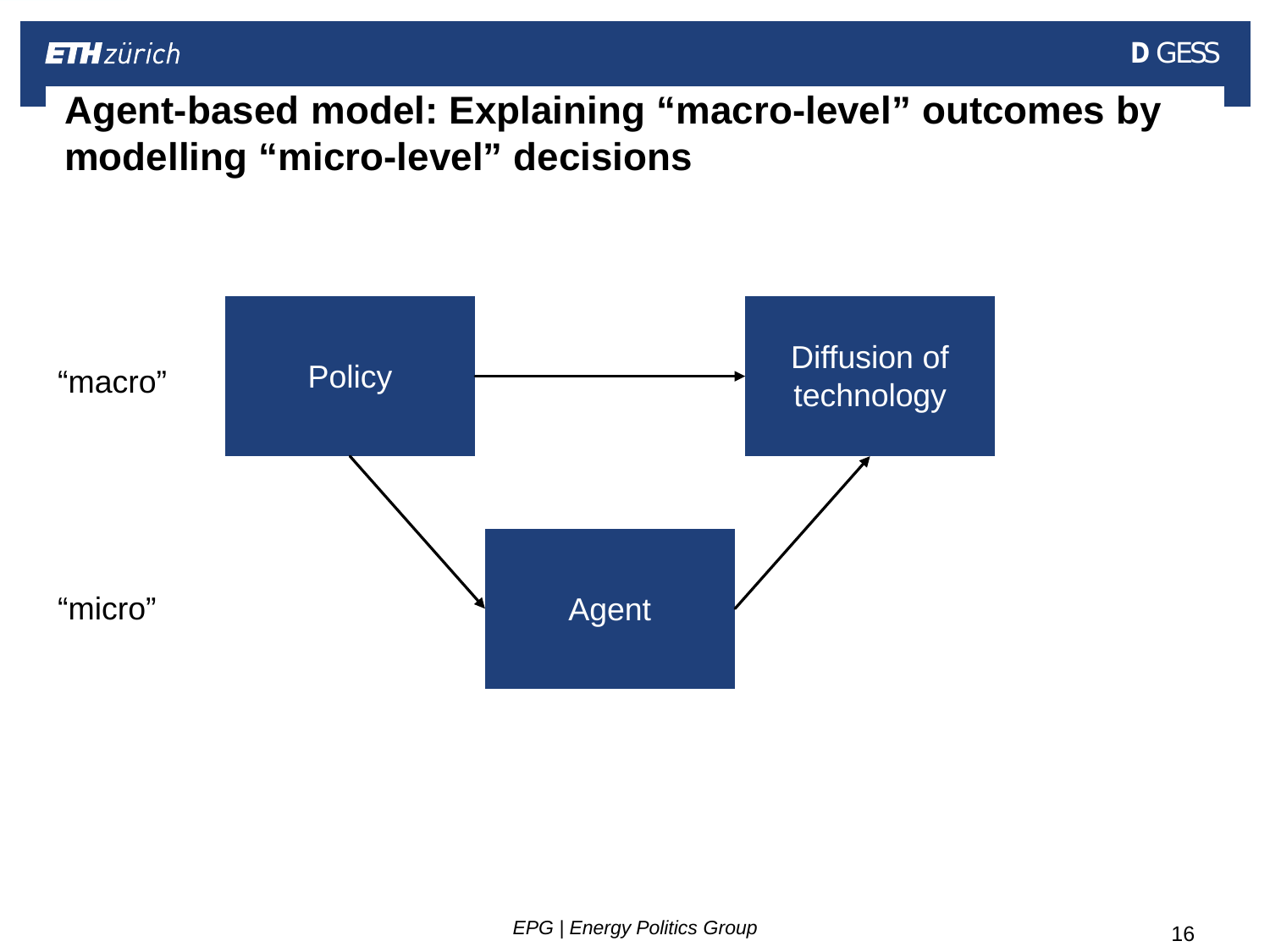# **Background on Modelling Technology Diffusion and Lock-In**

| Characteristics | Equation based,<br>analytical,<br>representative<br>agents, deterministic                                             | Probabilistic,<br>algorithmic non-<br>analytical                                                                                                              | <b>Heterogeneous</b><br>agents, indirect<br><i>interaction</i>                                                                                                   | Heterogeneous<br>agents, indirect AND<br>local interactions                                                                                                                                                                                   |
|-----------------|-----------------------------------------------------------------------------------------------------------------------|---------------------------------------------------------------------------------------------------------------------------------------------------------------|------------------------------------------------------------------------------------------------------------------------------------------------------------------|-----------------------------------------------------------------------------------------------------------------------------------------------------------------------------------------------------------------------------------------------|
|                 |                                                                                                                       |                                                                                                                                                               |                                                                                                                                                                  |                                                                                                                                                                                                                                               |
| Examples        | Contagion<br>diffusion model                                                                                          | Lock-in model with<br>Polya process                                                                                                                           | History-friendly<br>model                                                                                                                                        | Agent-based<br>model                                                                                                                                                                                                                          |
|                 | Bass, F. M. (1969), "A New<br>Product Growth Model for<br>Consumer Durables,"<br>Management Science<br>. 15, 215–227. | Arthur, W. Brian.<br>"Competing technologies,<br>increasing returns, and<br>lock-in by historical events."<br>The economic journal<br>99.394 (1989): 116-131. | Malerba, Franco, et al.<br>"History-friendly'models of<br>industry evolution: the<br>computer industry."<br>Industrial and corporate<br>change 8.1 (1999): 3-40. | Palmer, Johannes, Giovanni Sorda,<br>and Reinhard Madlener. "Modeling the<br>diffusion of residential photovoltaic<br>systems in italy: An agent-based<br>simulation." Technological Forecasting<br>and Social Change 99 (2015): 106-<br>131. |

#### Equation-based framework

Trade off: From general and **framework** simple/istic to specific and complex.

Agent-based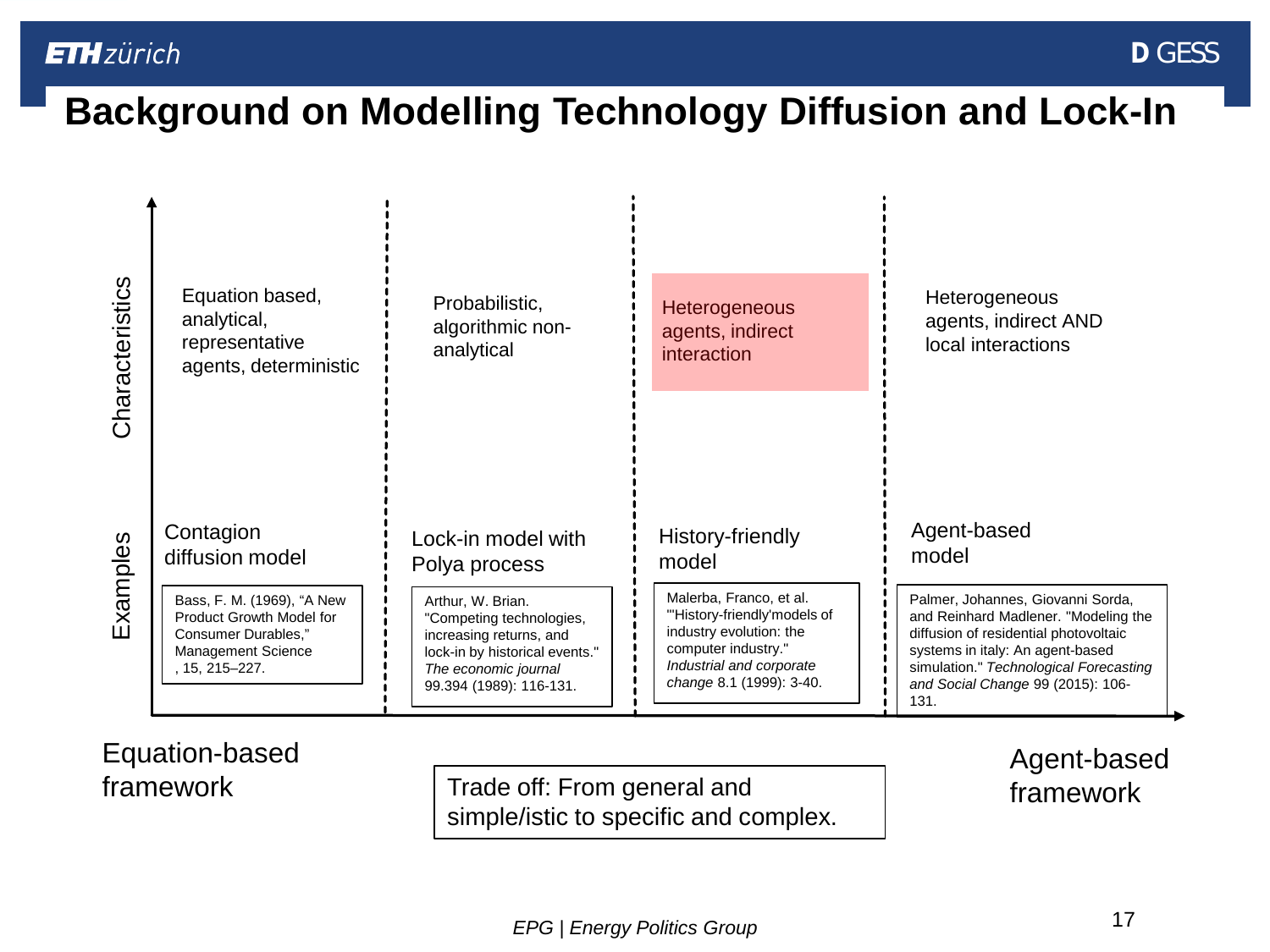## **Baseline and Alternative Policy Scenario (APS) Models**



Source: Working paper, Haelg, Waelchli, Schmidt (2017)

*EPG* | *Energy Politics Group* 18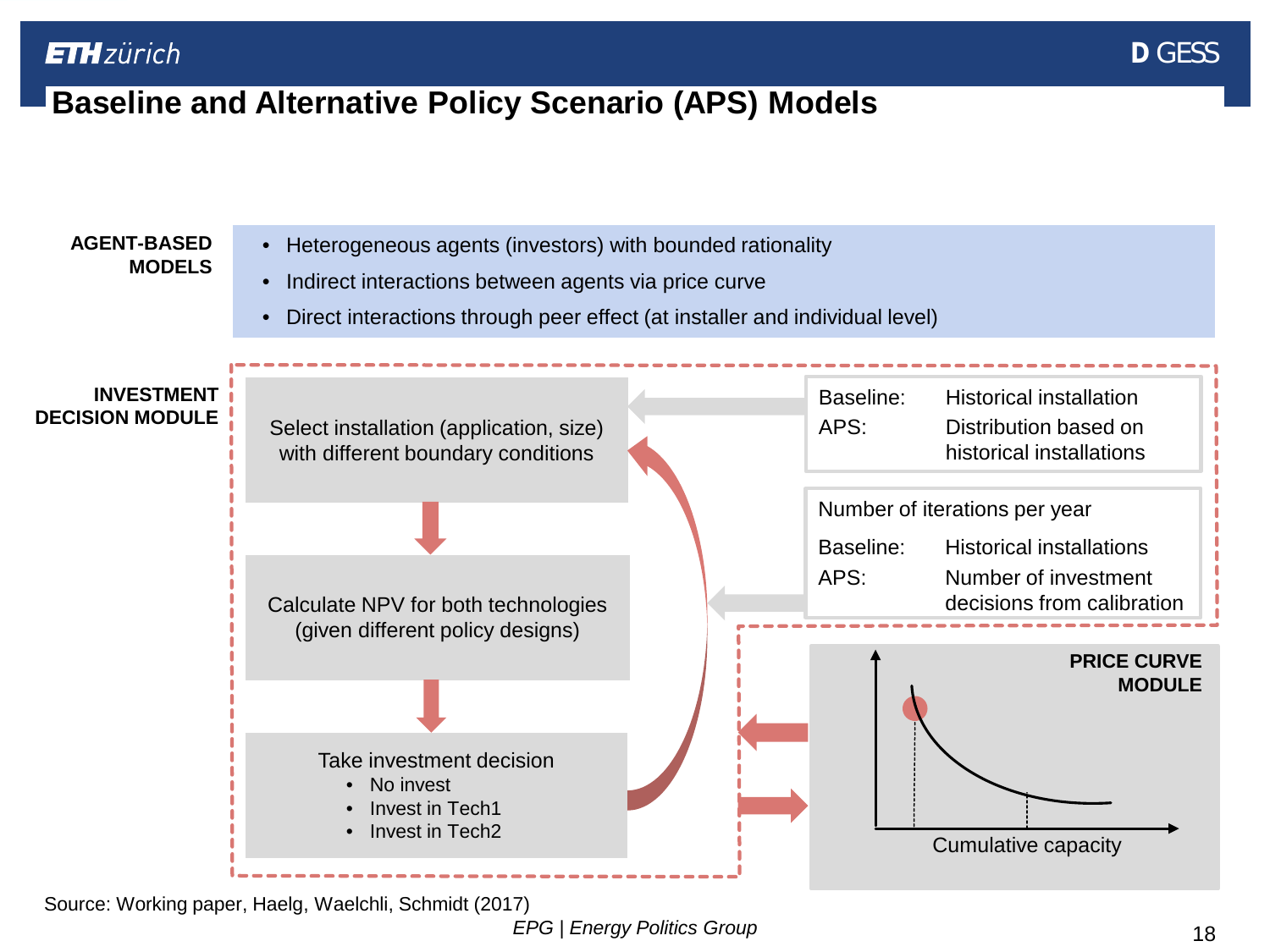

# <span id="page-18-0"></span>**Agenda**

- § [Background](#page-2-0)
- § [Research Question, Approach, and Case](#page-10-0)
- § [Methods](#page-13-0)
- § **Results**
- § [Discussion](#page-22-0)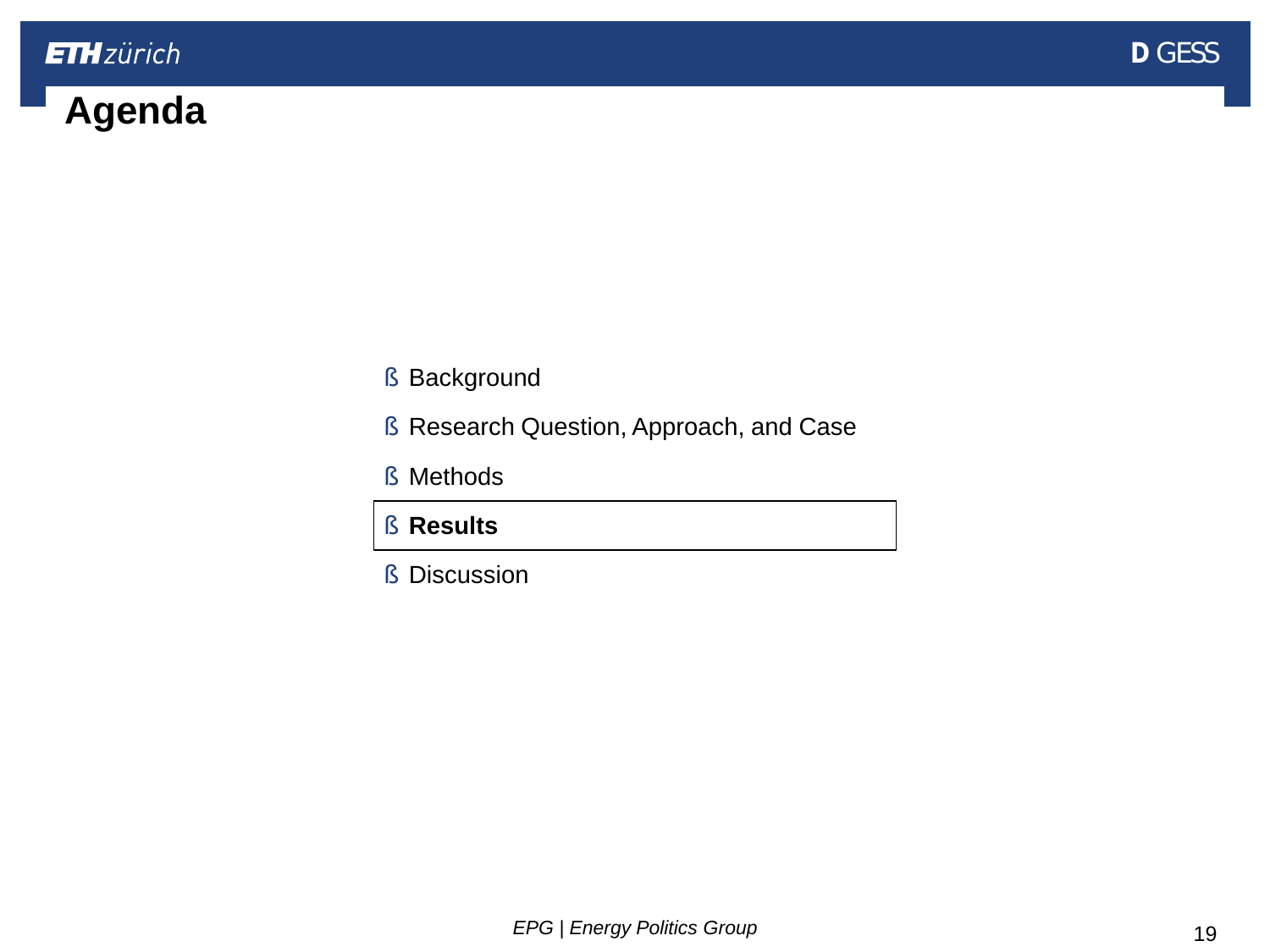

## **Alternative Policy Scenarios – Historical FiT**

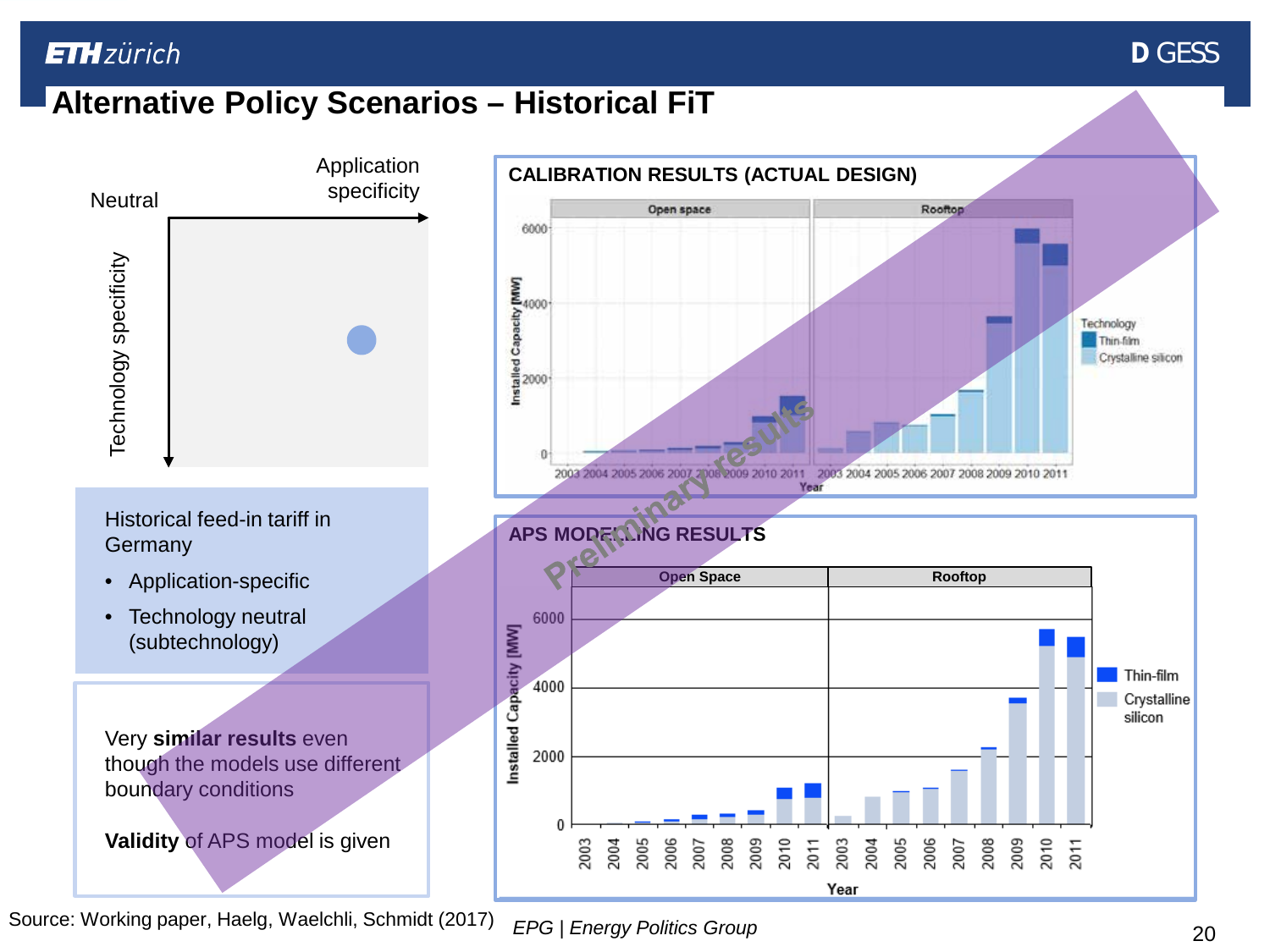## **Alternative Policy Scenarios – Technology/Application Neutrality**



**D** GESS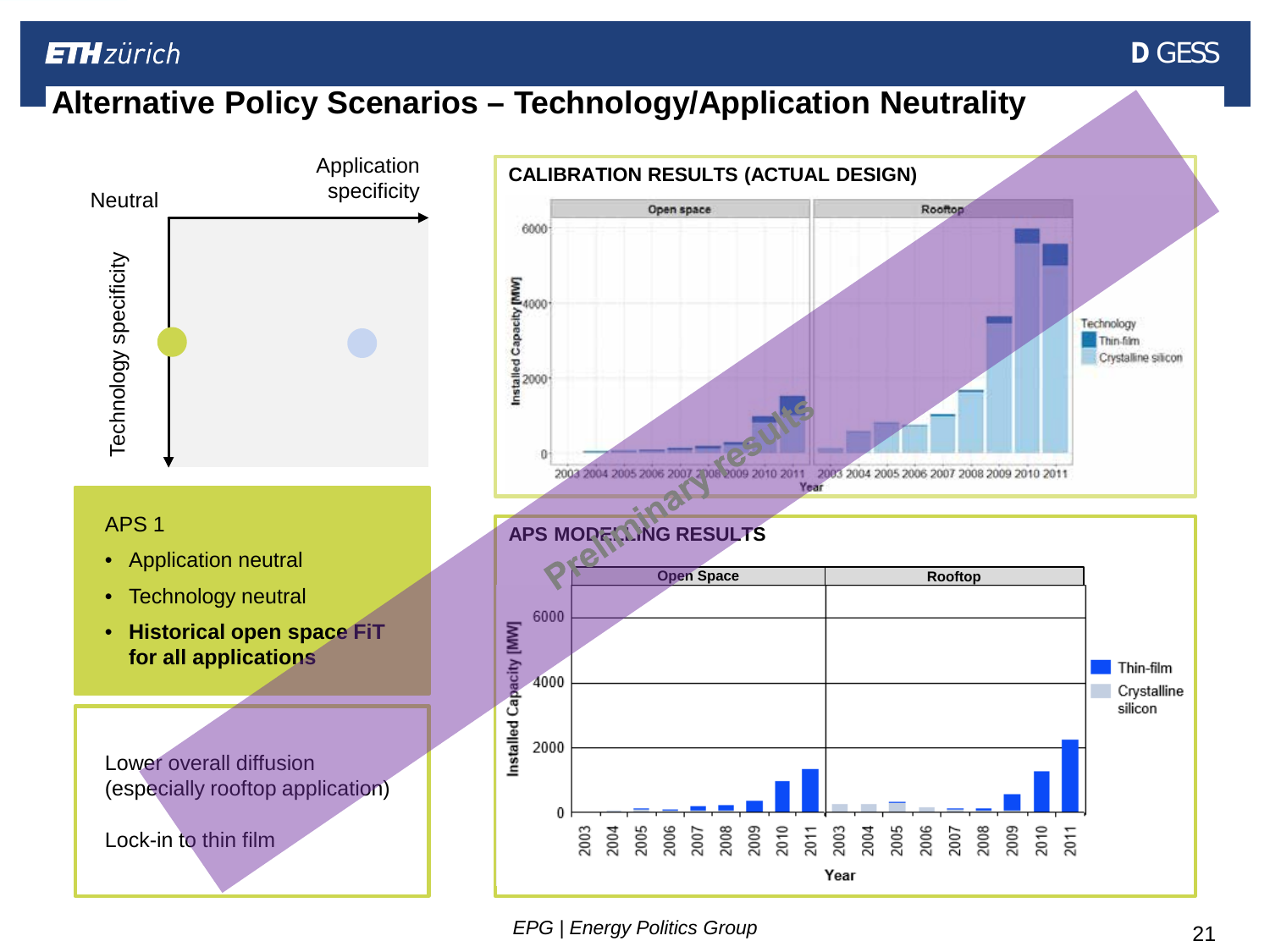### **D** GESS

## **Alternative Policy Scenarios – Technology Specificity**



*EPG | Energy Politics Group* 22 Source: Working paper, Haelg, Waelchli, Schmidt (2017)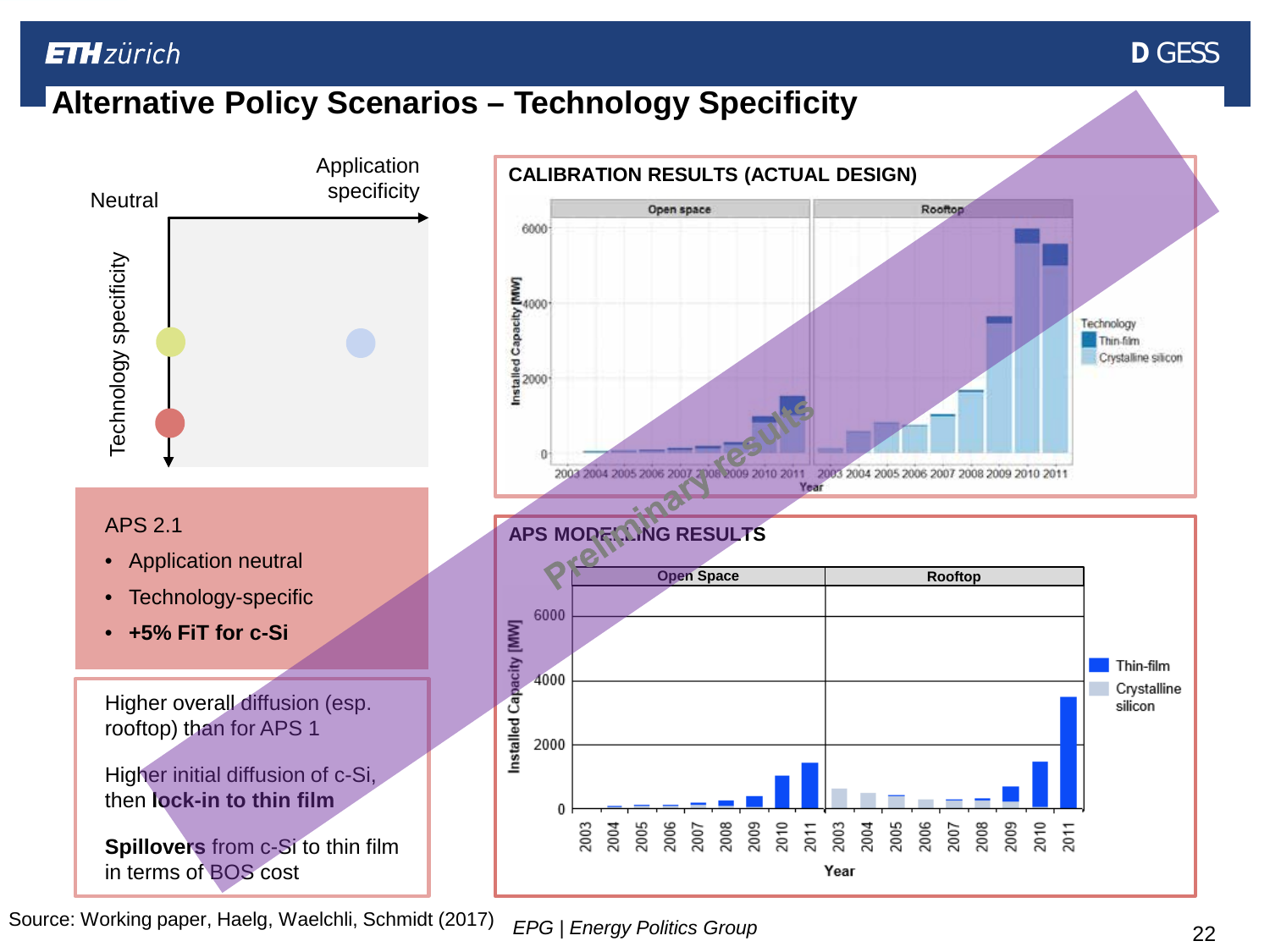

# <span id="page-22-0"></span>**Agenda**

- § [Background](#page-2-0)
- § [Research Question, Approach, and Case](#page-10-0)
- § [Methods](#page-13-0)
- § [Results](#page-18-0)
- § **Discussion**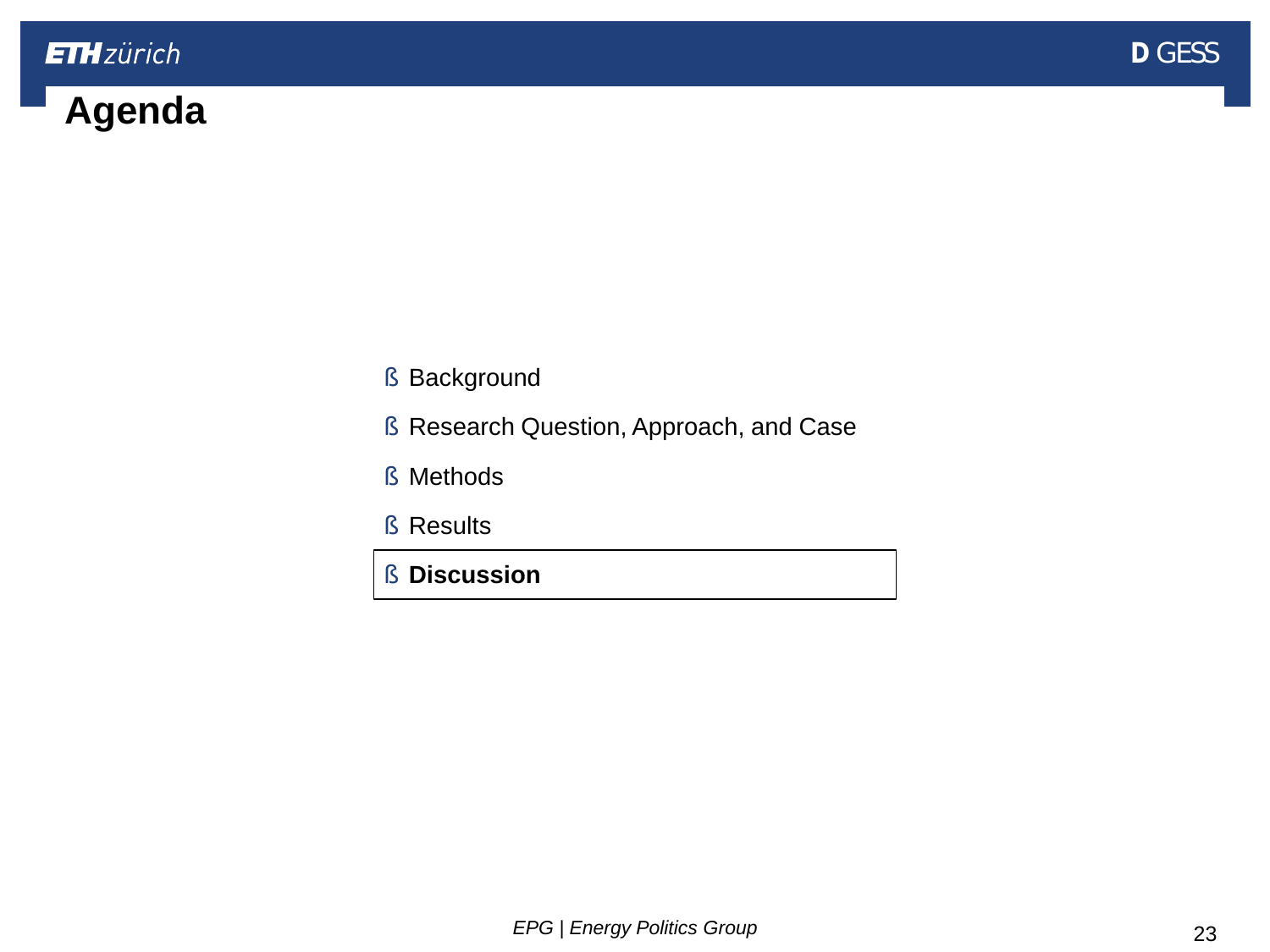## **Discussion and Policy Implications**

#### **Technology and application neutrality**

- leads to low overall diffusion
- leads to lock-in to one technology

#### **Technology specificity**

- adds to overall diffusion
- leads to lock-in to one technology

#### **Application specificity**

- adds to overall diffusion
- may prevent lock-in to one technology

**Policy design** has a big impact on and may, even unintendedly, lead to technology selection

Application-specific policies may open **niches** for technologies to mature

**Changes** in the technology selection happen **gradually** and leave space for policy makers to **adapt the policy design**